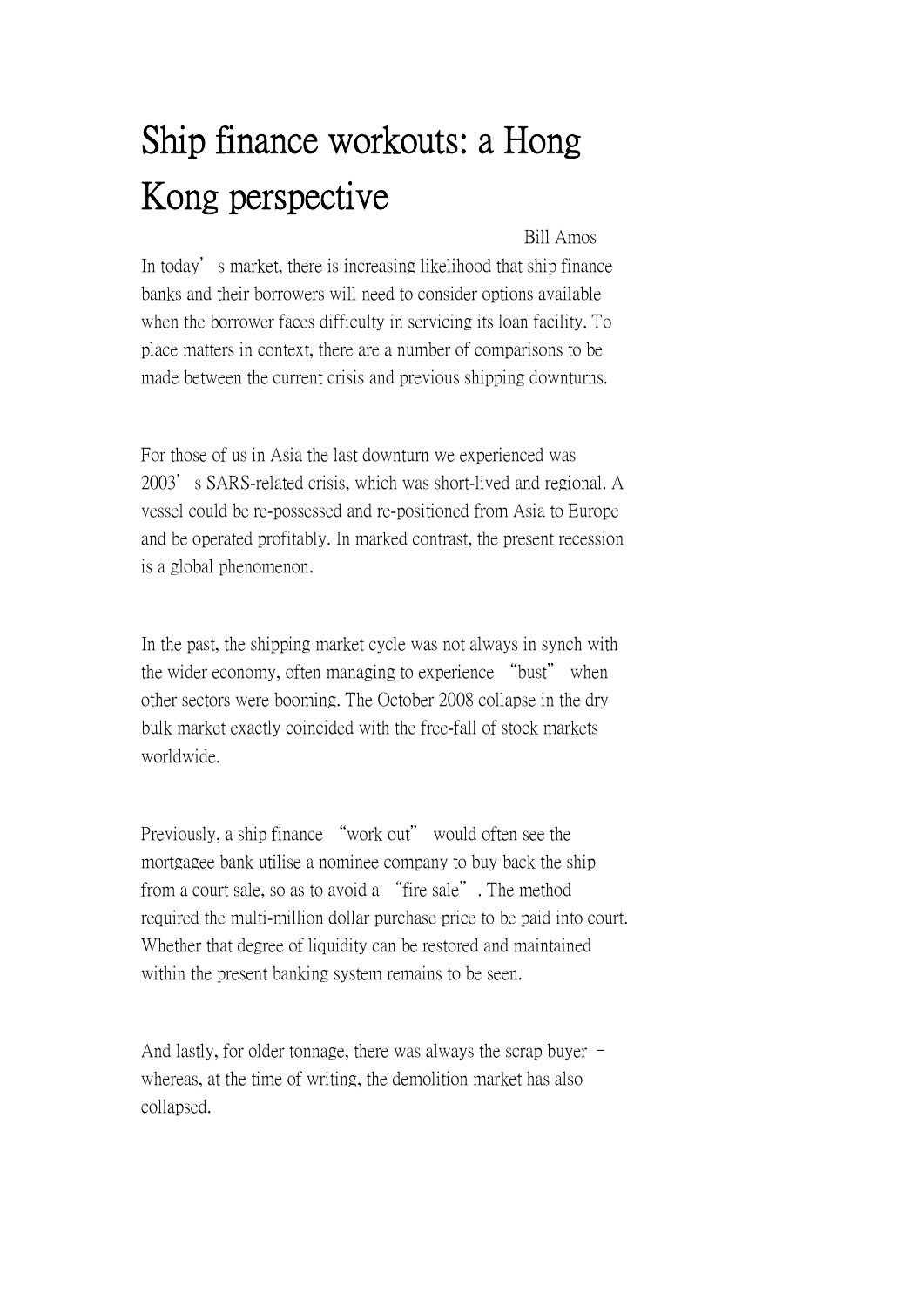Amidst all this doom and gloom, when considering the options that are realistically available, any lender and struggling borrower must bear in mind the cyclical nature of the industry.

The number one option to consider in a default situation has to be a re-structuring of the loan, with the borrower being given more time to pay and both parties looking to benefit mutually when the market cycle turns.

A similarly consensual approach would be to try to agree to sell the vessel in a private sale in the normal way, and thereby hopefully draw a line under the loan and realise the vessel's market value.

If no solution on these lines can be found, consideration needs to be given to the fact that the prolonged operation of the ship could see substantial debts and claims accruing against the ship. Depending on the country/jurisdiction in question, such debts can take priority over the bank's mortgage. As this process continues, the bank's security and interest in the vessel can be dangerously eroded and the borrowers indebtedness increase. The worst-case scenario would see the ship detained by third party creditors and port authorities in a country which favours local interests over the rule of law.

If action is taken to enforce the mortgage, there may be an exposure on the part of the bank, as well as the ship owner, to claims from third parties, such as charterers and cargo interests, whose rights are affected by the enforcement action.

The classic situation involves the arrest by a bank of a vessel under charter and/or laden with cargo. The court has to resolve the conflicting interests of the various parties contracting with the shipowners. Financial disaster, like any other marine disaster, is likely to inflict losses on the innocent.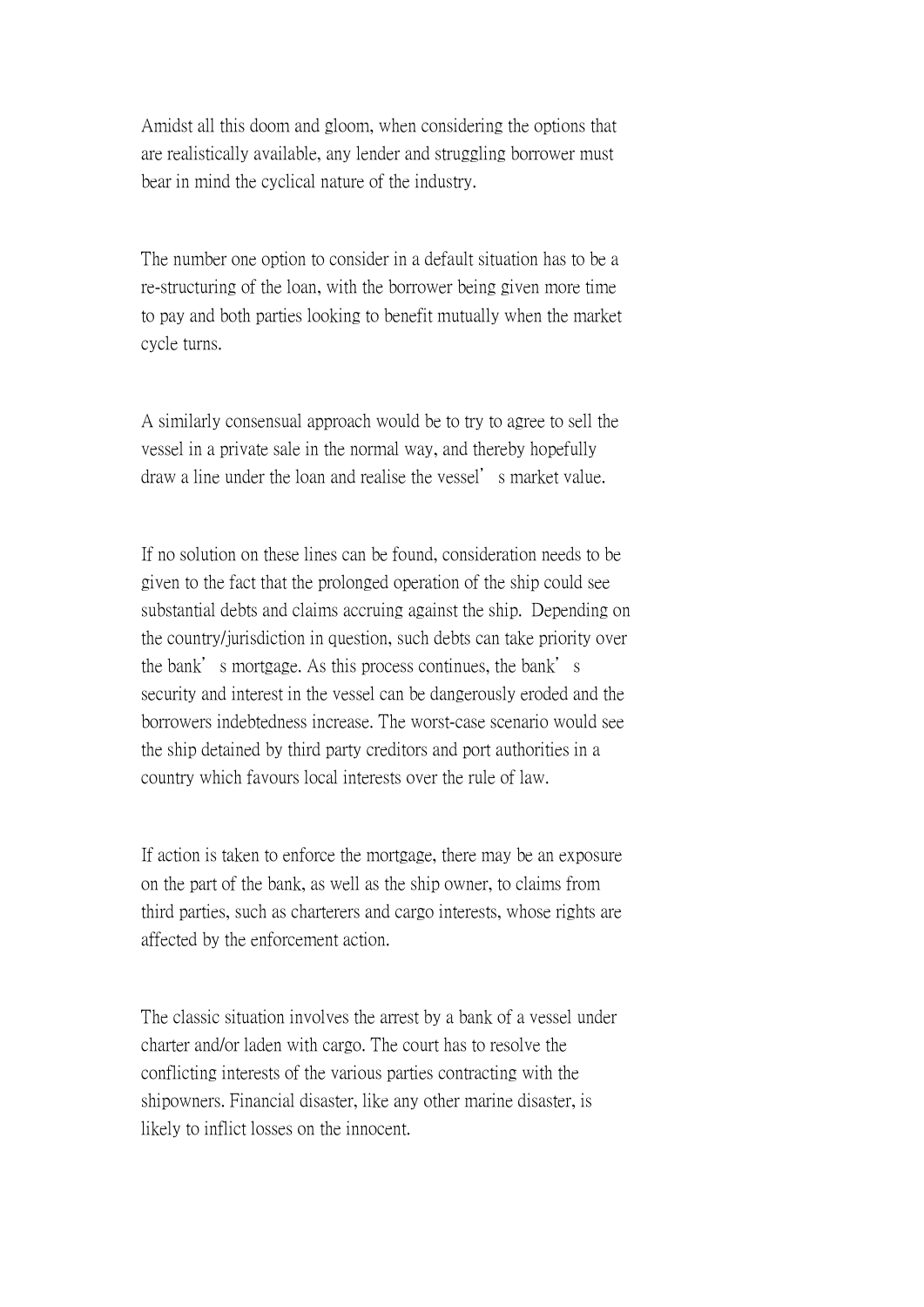On the one hand, the ship owners will have entered into contracts with charterers and bill of lading holders. They will wish their contracts of carriage to be completed and for the vessel to sail to the discharge port. On the other, the ship owners will have concluded a loan agreement and mortgage with the lending bank, who will have been granted the right to take possession, or to arrest the vessel, upon default as defined in the loan documentation.

The most common situation will involve a mortgage executed prior to the contract of affreightment. Under Hong Kong law, ship owners are entitled, subject to one exception, to deal with the ship in the same way as they would be entitled to do if the ship were not mortgaged. The one exception is that the ship owner may not deal with the ship in such a way as to impair the security of the mortgagee. Thus the mortgagee is entitled to exercise his rights under the mortgage without regard to any such contract made by the shipowner with a third party for the employment of the ship in two cases:

(a)where the contract is of such a kind that the security of the mortgage is impaired;

(b)where, whether this is so or not, the ship owner is unwilling and/or unable to perform the contract.

If the facts of the matter do not fall within (a) or (b) and the mortgagee nevertheless interferes with the contract of affreightment, the mortgagee may be held to have acted unlawfully as against the third party.

However, it may be the case that taking possession of the ship is sometimes a necessary (and lawful) short-term measure, as an adjunct to arranging a court sale.